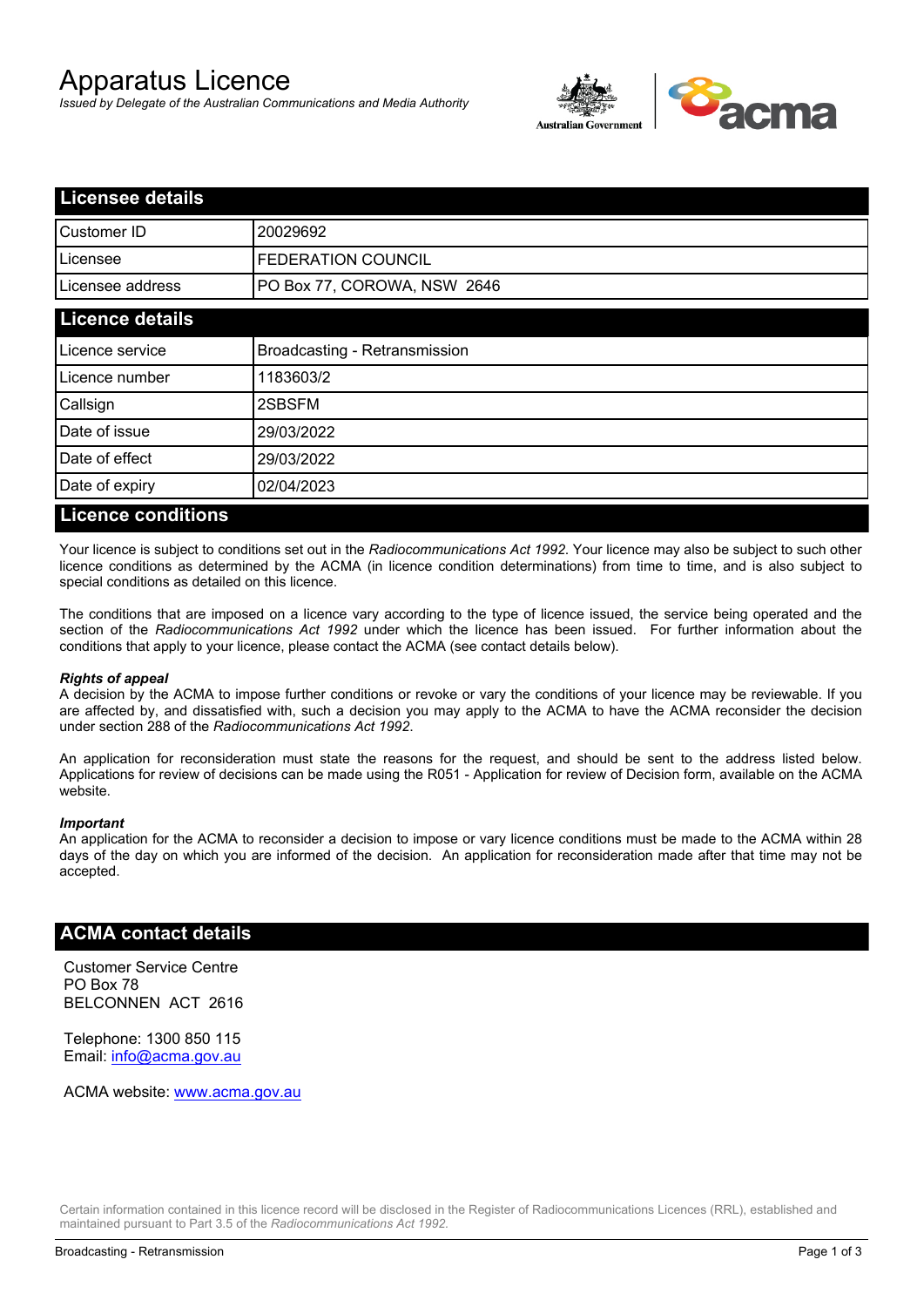## **Special Conditions applying to licence no.: 1183603/2**

The licensee, or any authorised person, is required to place advertisements in newspapers circulating within the licence area of the licence at least seven days before the commencement of transmissions. The advertisement shou state that members of the public should contact the licensee, or authorised person, if the broadcast causes interference to other radiocommunications. The advertisement must detail the date and the time of the commencement of transmissions, the frequency being used and the appropriate person's contact details, including the address and telephone number of the person responsible for the transmissions.

This licence is issued or renewed only for the period for which the frequency has been made available under section 34 of the Broadcasting Services Act 1992.

The licensee must ensure that no harmful interference shall be caused to the operation of any radiocommunication station or service. If the operation of the transmitter is causing interference to other services, the licensee is required, at the licensee's own expense, to adjust, or fit devices to, receivers in order to eliminate or minimise that interference.

This licence is for the retransmission of the SBS program in its entirety.

## **Advisory Notes applying to licence no.: 1183603/2**

Conditions applicable to the operation of Broadcast Service stations authorised under this licence can be found in the Radiocommunications Licence Conditions (Apparatus Licence) Determination 2003 and the Radiocommunications Licence Conditions (Broadcasting Licence) Determination no. 1 of 1998, as in force from time to time. Copies of these determinations are available from the ACMA and from the ACMA home page (www.acma.gov.au).